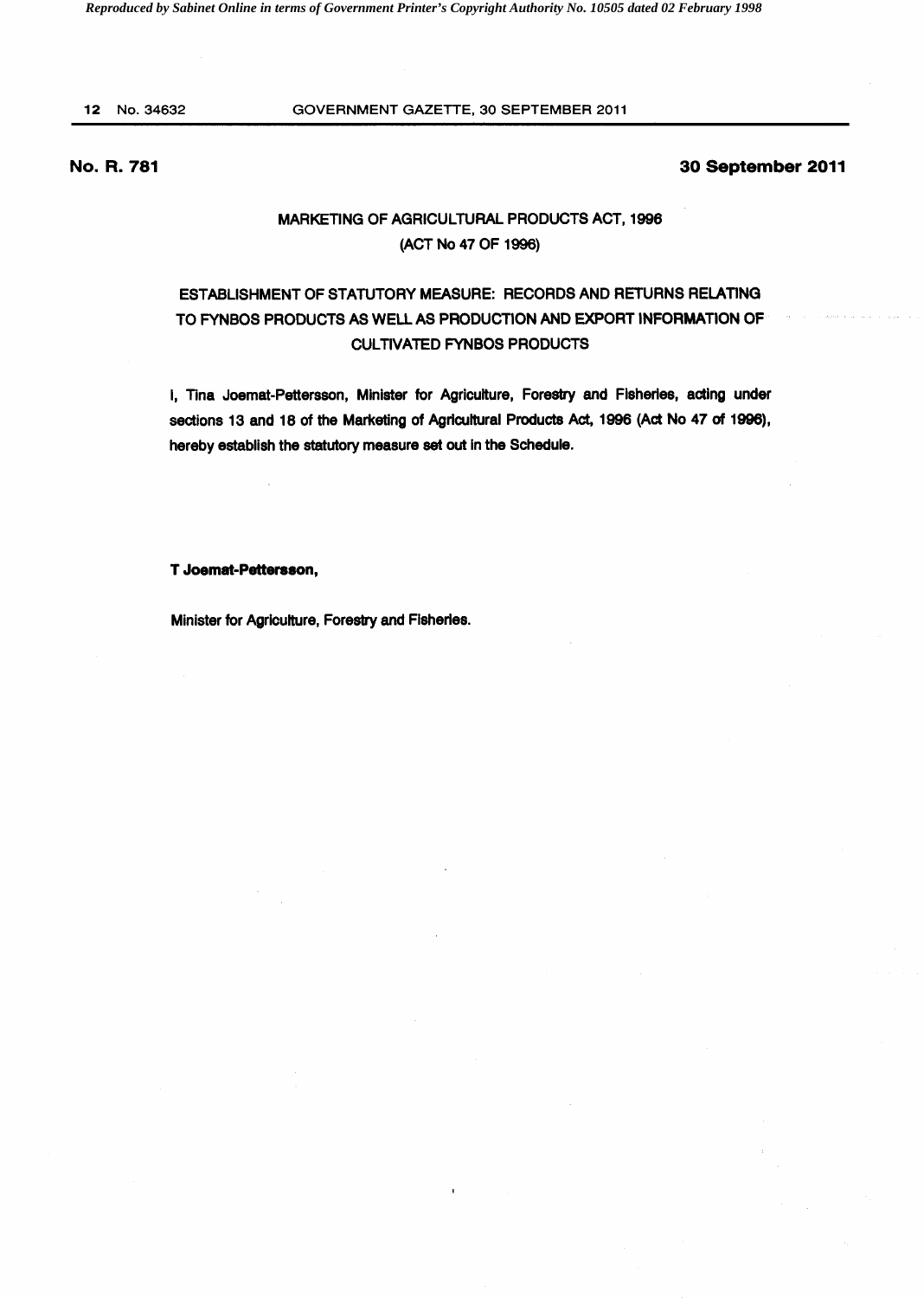#### STAATSKOERANT, 30 SEPTEMBER 2011 No. 34632 13

## **SCHEDULE**

#### **Definitions**

1. In this Schedule any word or expression to which a meaning has been assigned in the Act shall have that meaning, and unless the context otherwise indicates -

"Exporter" means a person or organisation who exports cultivated fynbos products for his own account, or acts as an agent on behalf of producers and/or packers of cultivated fynbos products;

"Cultivated Fynbos" refers to plant material from the families Proteaceae, Ericaceae, Restionaceae and Bruniaceae including any derived plant material such as hybrids, selections or mutations produced and harvested from dedicated prepared dry land and/or irrigated planted areas;

"Packer" means a person or organisation who manufactures bouquets and other derived products utilising, inter alia, cultivated fynbos material;

"Producer'' means a producer of cultivated fynbos products from dedicated prepared dry land and/or irrigated production conditions.

A person shall have a choice to register as either a producer or as a packer or as an exporter. A person has to register for each of the categories (producer, packer or exporter) for which he qualifies.

# **Purpose and alms of statutory measure and the relation thereof to the objectives of the Act**

2. The purpose and aims of the statutory measure is to compel the parties set out herein to keep records and render returns to Protea Producers SA (PPSA). This is necessary to ensure that continuous, timeous and accurate technical and other information relating to the products as defined, is available to all role players. Such information is deemed essential for all role players in order for them to make informed decisions. By prescribing the keeping of records with the rendering of returns on an individual basis, export and production information of fynbos products can be processed and disseminated.

The establishment of the measure should assist in promoting the efficiency of the marketing of fynbos products. The viability of the fynbos industry should thus be enhanced. The measure will not be detrimental to the number of employment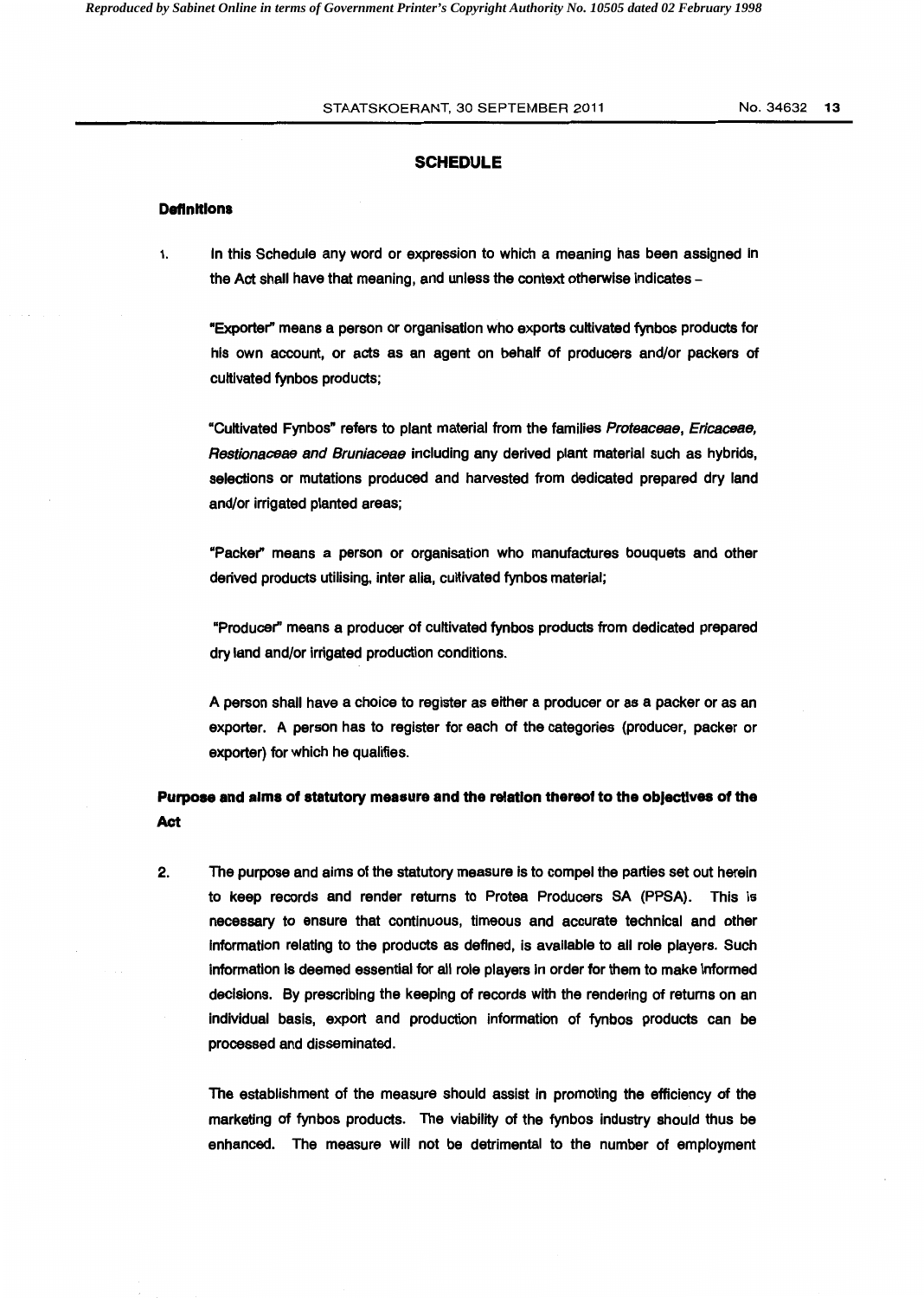### 14 No.34632 GOVERNMENT GAZETTE, 30 SEPTEMBER 2011

opportunities or fair labour practice. Any information obtained will be dealt with In a confidential manner and no sensitive or potentially sensitive client-specific information will be made available to any party without the prior approval of the party whose rights may be affected.

The measure will be administered by HORTGRO<sup>SERVICES</sup>, a company established in terms of the Companies Act (as amended), 1973 (Act 61 of 1973). HORTGRO<sup>SERVICES</sup> will implement and administer the measure as set out in the Schedule on behalf of PPSA.

# Products to which statutory measure applies.

3. This statutory measure shall apply to all cultivated fynbos products produced and exported.

# Area In which measure shall apply

4. This measure shall apply In the geographical area of the Republic of South Africa.

# Recorda to be kept and returns to be rendered

- 5. (1) All producers, packers and exporters of cultivated fynbos products shall keep such records and render the returns as may be required by HORTGROSERVICES.
	- (2) The National Department of Agriculture, Forestry and Fisheries or its assignee shall render a copy of all import certificates or furnish the information required by HORTGRO<sup>SERVICES</sup> contained in such certificates within the period specified in sub-clause (4)
	- $(3)$  The records referred to in sub-clause  $(1)$  shall  $-$ 
		- (a) be recorded on a computer or with ink in a book;
		- (b) be kept at the registered premises of the person required to keep it for a period of at least three years.
	- (4) The returns referred to In sub-clause (1) shall be rendered on forma obtainable free of charge for this purpose from HORTGRO<sup>SERVICES</sup> within 15 days after the end of the month In which the returns have been requested.